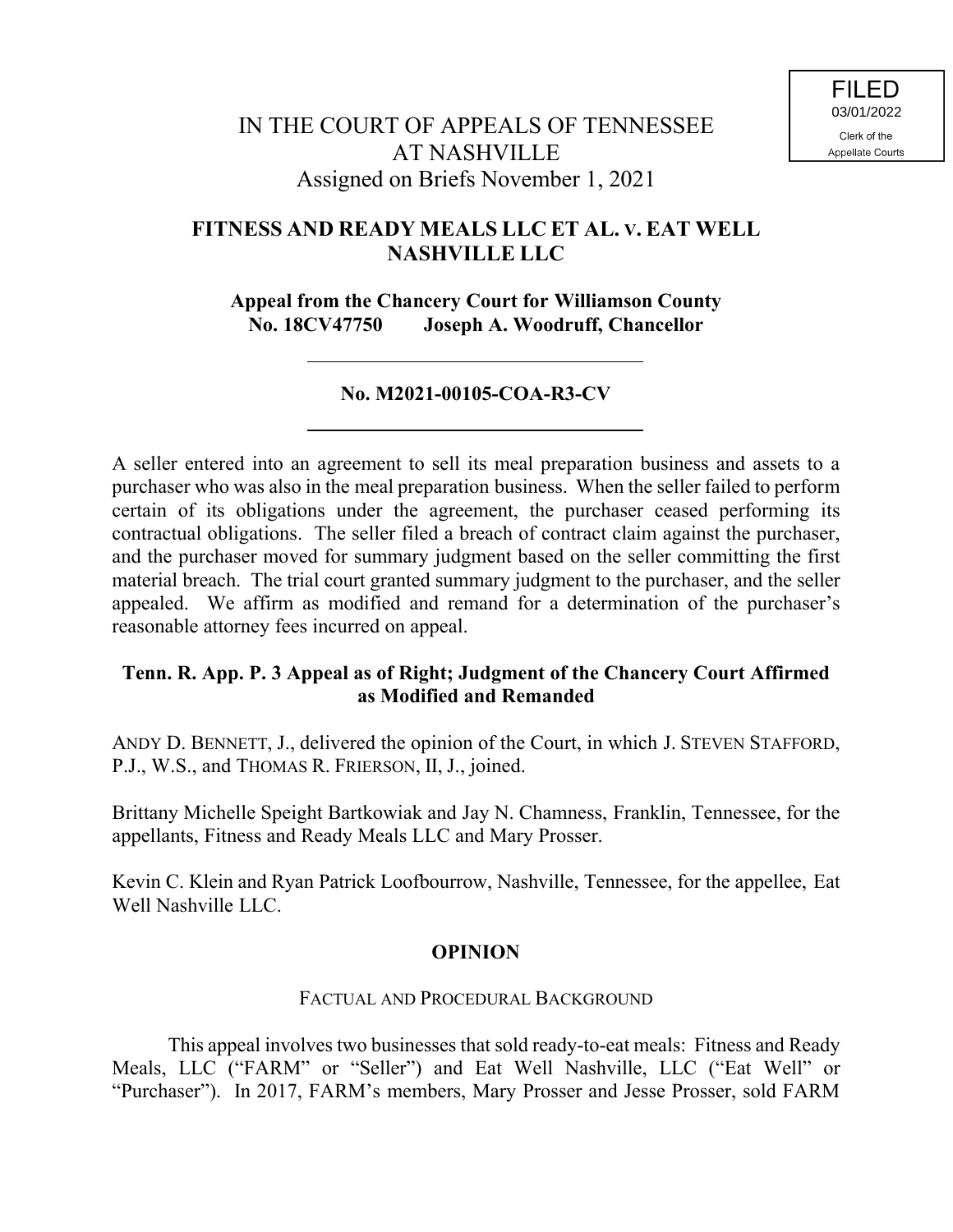and its assets to Eat Well via an Asset Purchase Agreement ("the Agreement") that provides, in pertinent part: "Seller agrees to sell, assign, transfer and deliver to Purchaser . . . all of Seller's right, title and interest in and to all of the assets and the operation of the Business as set forth below (collectively referred to as 'Assets')." The Agreement enumerates seven types of assets FARM was to transfer to Eat Well, including "[r]ecipes for meals and snacks."

In exchange for the assets and operation of the business, Eat Well agreed to pay FARM \$310,000. Eat Well further agreed to pay \$150,000 of the purchase price within two days of the closing date, less any tax withholdings and any debts owed by FARM, and to pay the remaining \$136,000 in twelve monthly installments of \$11,333.33 that were "due on the last day of each month."

Finally, the Agreement contains covenants by which FARM and the Prossers agreed not to solicit or compete. The non-compete provision appears in section 16 of the Agreement and states that "Sellers shall not directly or indirectly participate in, engage in, be employed by, or be a part of the ownership, management, operation, or control of any business providing any services similar to or competing with [Eat Well's] Services for a period of two (2) years." The Agreement includes, however, the following four exceptions for Ms. Prosser:

16.2 The only exceptions will be that Mary Prosser can operate, own or be employed by a business that provides[:]

16.2.1 Personal catering services to an active customer list of 20 customers or less. For the sake of this section, "active customer list" is a list of customers that Mary or her company are serving on a weekly basis. For example, Mary could serve 80 customers in a month as long as there are 4 sets of 20 unique customers each week of that month.

16.2.2 Juices or cleanses or shelf-stable bone broth or shelf-stable detoxes.

16.2.3 Meal planning for individuals and families.

16.2.4 Cooking classes to individuals.

The non-solicitation provision also appears in section 16 and provides that FARM and its members agree not to "[s]olicit any person who is or was a customer of the Fitness and Ready Meals business or Eat Well Nashville business or attempt to prevent them from doing business with Purchaser." This provision further provides that FARM and its members agree to not "[i]nterfere with, disrupt, or attempt to disrupt, any past, present, or reasonably foreseeable future relationship with anyone Purchaser may do business with." Unlike the non-compete provision, this provision contains no exceptions.

Following execution of the Agreement, the first monthly payment from Eat Well was due on June 30, 2017. Eat Well was ready to make the payment when it was due and contacted Ms. Prosser on June 22 to request bank information so it could send the June 30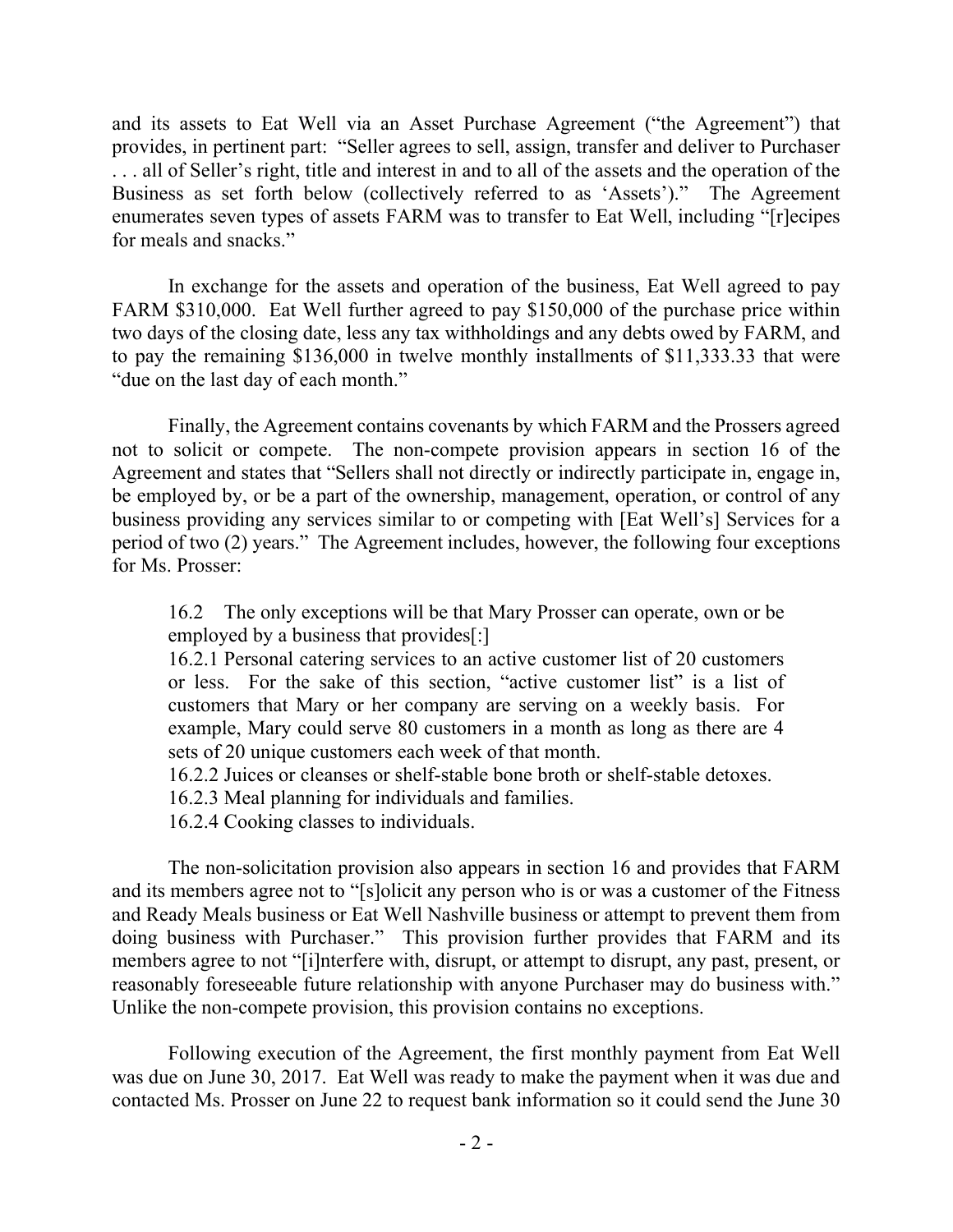payment, but there was some confusion regarding where to send it because the Prossers were in the midst of a divorce and provided conflicting account information. After Mr. Prosser specified on June 30 that his half of the portion should be sent to his separate bank account, Eat Well immediately sent him his half of the payment. On July 7, once Ms. Prosser clarified the bank account to which her half should be sent, Eat Well submitted the remaining balance of the June 30 payment.

On August 2, 2017, Eat Well sent the Prossers a written notice of breach of contract informing the Prossers it would not make any additional monthly payments due to several instances where Eat Well believed the Prossers had breached the Agreement. The alleged breaches included Ms. Prosser failing to provide "recipes for all menu items" and her violating the non-compete and non-solicitation provisions by preparing meals, free of charge, for Dilvia's Café at the Franklin Athletic Club ("Dilvia's"), FARM's biggest former customer. Eat Well stated that it would resume making monthly payments, less any calculated damages for the breaches, if Ms. Prosser cured some of the breaches. Believing that Ms. Prosser failed to cure any of the breaches, Eat Well made no further payments.

On October 9, 2018, FARM and Ms. Prosser<sup>1</sup> filed a complaint for breach of contract against Eat Well alleging that Eat Well materially breached the Agreement by failing to pay the remaining monthly installments. Eat Well filed an answer and countercomplaint asserting claims for breach of contract, breach of the implied duties of good faith and fair dealing, and intentional interference with business relations. After the parties engaged in some discovery, Eat Well filed a motion for partial summary judgment on FARM's breach of contract claim. Eat Well argued that it was entitled to summary judgment on that claim because it did not cease making the monthly installment payments until Ms. Prosser materially breached the contract by failing to provide FARM's recipes and by violating the Agreement's non-compete and non-solicitation provisions.

After hearing the matter, the trial court entered a memorandum and order on October 13, 2020, granting Eat Well's motion for partial summary judgment. The court then dismissed the case because Eat Well voluntarily dismissed all of its counterclaims. Thereafter, Eat Well moved for an award of its reasonable attorney fees under section 16.8 of the Agreement. The trial court granted the motion and awarded Eat Well its reasonable attorney fees and litigation expenses in the total amount of \$78,501.57. $^2$ 

FARM appealed and presents several issues that we consolidate and restate as follows: whether the trial court erred in granting summary judgment to Eat Well.

 $\overline{a}$ 

<sup>&</sup>lt;sup>1</sup> Mr. Prosser was not a party in the trial court and is not one on appeal.

<sup>&</sup>lt;sup>2</sup> FARM contends for the first time in its reply brief that the trial court erred in its determination to award attorney fees to Eat Well. "Issues raised for the first time in a reply brief are waived." *Hughes v. Tenn. Bd. of Prob. & Parole*, 514 S.W.3d 707, 724 (Tenn. 2017). Therefore, we decline to consider this issue.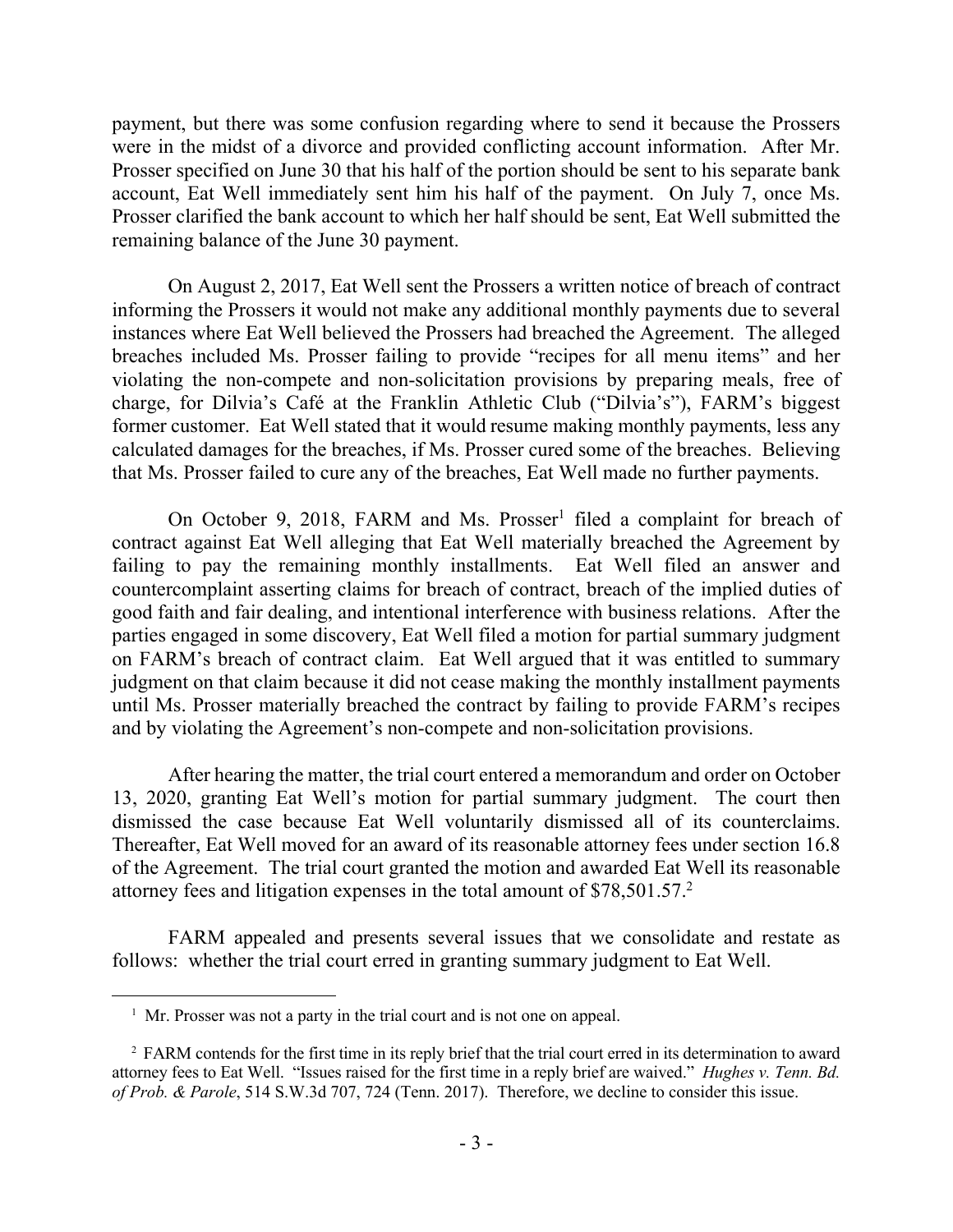#### STANDARD OF REVIEW

We review a trial court's summary judgment determination de novo, with no presumption of correctness. *Rye v. Women's Care Ctr. of Memphis, MPLLC*, 477 S.W.3d 235, 250 (Tenn. 2015). This means that "we make a fresh determination of whether the requirements of Rule 56 of the Tennessee Rules of Civil Procedure have been satisfied." *Id.* We "must view the evidence in the light most favorable to the nonmoving party and must draw all reasonable inferences in that party's favor." *Godfrey v. Ruiz*, 90 S.W.3d 692, 695 (Tenn. 2002); *see also Acute Care Holdings, LLC v. Houston Cnty.*, No. M2018- 01534-COA-R3-CV, 2019 WL 2337434, at \*4 (Tenn. Ct. App. June 3, 2019).

Summary judgment is appropriate "if the pleadings, depositions, answers to interrogatories, and admissions on file, together with the affidavits, if any, show that there is no genuine issue as to any material fact and that the moving party is entitled to a judgment as a matter of law." TENN. R. CIV. P. 56.04. A disputed fact is material if it is determinative of the claim or defense at issue in the motion. *Martin v. Norfolk S. Ry. Co.*, 271 S.W.3d 76, 84 (Tenn. 2008) (citing *Byrd v. Hall*, 847 S.W.2d 208, 215 (Tenn. 1993)). When a party moves for summary judgment but does not have the burden of proof at trial, the moving party must submit evidence either "affirmatively negating an essential element of the nonmoving party's claim" or "demonstrating that the nonmoving party's evidence *at the summary judgment stage* is insufficient to establish the nonmoving party's claim or defense." *Rye*, 477 S.W.3d at 264. Once the moving party has satisfied this requirement, the nonmoving party "'may not rest upon the mere allegations or denials of [its] pleading.'" *Id.* at 265 (quoting TENN. R. CIV. P. 56.06). Rather, the nonmoving party must respond and produce affidavits, depositions, responses to interrogatories, or other evidence that "set forth specific facts showing that there is a genuine issue for trial." TENN. R. CIV. P. 56.06; *see also Rye*, 477 S.W.3d at 265. If the nonmoving party fails to respond in this way, "summary judgment, if appropriate, shall be entered against the [nonmoving] party." TENN. R. CIV. P. 56.06. If the moving party fails to show he or she is entitled to summary judgment, however, "'the non-movant's burden to produce either supporting affidavits or discovery materials is not triggered and the motion for summary judgment fails.'" *Martin*, 271 S.W.3d at 83 (quoting *McCarley v. W. Quality Food Serv.*, 960 S.W.2d 585, 588 (Tenn. 1998)).

#### ANALYSIS

#### I. Breach of contract claim.

In its complaint, FARM asserted only one claim against Eat Well: breach of contract. This issue requires us to interpret the Agreement. Our Supreme Court has explained the principles of contract interpretation as follows: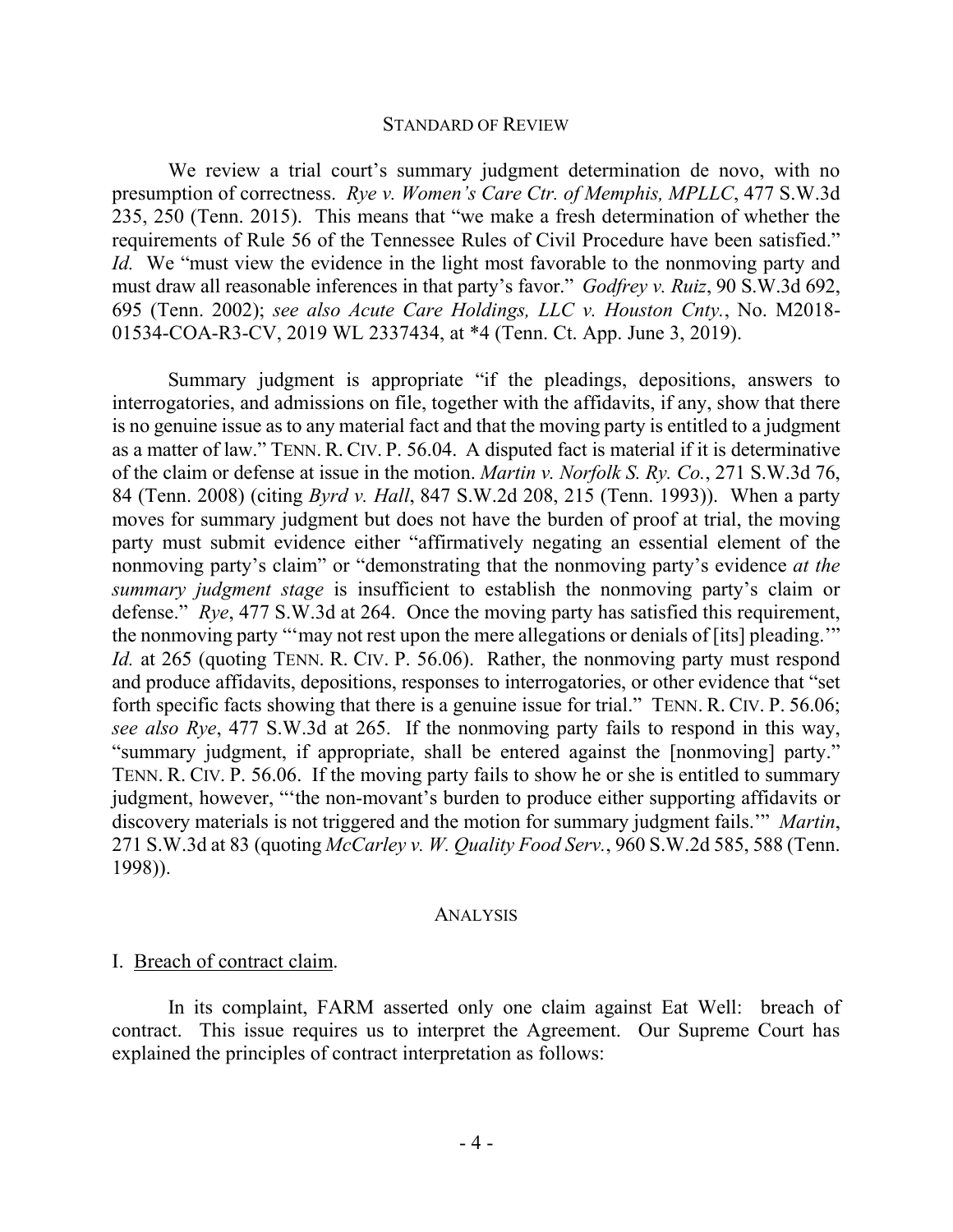The interpretation of a contract is a matter of law and therefore is reviewed de novo. *See Hamblen County v. City of Morristown*, 656 S.W.2d 331, 335-36 (Tenn. 1983). "When resolving disputes concerning contract interpretation, our task is to ascertain the intention of the parties based upon the usual, natural, and ordinary meaning of the contractual language." *Guiliano v. Cleo, Inc.*, 995 S.W.2d 88, 95 (Tenn. 1999). If a contract's language is clear and unambiguous, then the literal meaning of the language controls the outcome of the contract dispute. *See Planters Gin Co. v. Fed. Compress & Warehouse Co.*, 78 S.W.3d 885, 890 (Tenn. 2002). Additionally, "all provisions in the contract should be construed in harmony with each other, if possible, to promote consistency and to avoid repugnancy between the various provisions of a single contract." *Guiliano*, 995 S.W.2d at 95.

*Teter v. Republic Parking Sys., Inc.*, 181 S.W.3d 330, 342 (Tenn. 2005); *see also Bynum v. Sampson*, 605 S.W.3d 173, 180 (Tenn. Ct. App. 2020) (citing *84 Lumber Co. v. Smith*, 356 S.W.3d 380, 383 (Tenn. 2011)).

To succeed on a breach of contract claim, a party must establish three elements:  $\lq(1)$  the existence of an enforceable contract, (2) nonperformance amounting to a breach of the contract, and (3) damages caused by the breach of the contract.'" *Bynum*, 605 S.W.3d at 180 (quoting *ARC Lifemed, Inc. AMC-Tenn., Inc.*, 183 S.W.3d 1, 26 (Tenn. Ct. App. 2005)). The parties' main dispute pertains to the second element—a nonperformance that amounts to a breach of the Agreement. If a party's nonperformance amounts to a breach of contract but the breach "'was slight or minor, as opposed to material or substantial, the nonbreaching party is not relieved of his or her duty of performance, although he or she may recover damages for the breach.'" *Anil Constr. Inc. v. McCollum*, No. W2014-01979-COA-R3-CV, 2015 WL 4274109, at \*12 (Tenn. Ct. App. July 15, 2015) (quoting *Peoples Bank v. Lacy*, No. E2011-01489-COA-R3-CV, 2012 WL 1664008, at \*5 (Tenn. Ct. App. May 14, 2012)); *see also M & M Elec. Contractor, Inc. v. Cumberland Elec. Membership Corp.*, 529 S.W.3d 413, 423 (Tenn. Ct. App. 2016). When a party's nonperformance amounts to a material breach, however, the non-breaching party is relieved of its contractual obligations. *M & M Elec. Contractor, Inc.*, 529 S.W.3d at 423 (citing *DePasquale v. Chamberlain*, 282 S.W.3d 47, 53 (Tenn. Ct. App. 2008)).

Courts consider the following factors to determine whether a breach is material:

"(a) the extent to which the injured party will be deprived of the benefit which he reasonably expected;

(b) the extent to which the injured party can be adequately compensated for the part of that benefit of which he will be deprived;

(c) the extent to which the party failing to perform or to offer to perform will suffer forfeiture;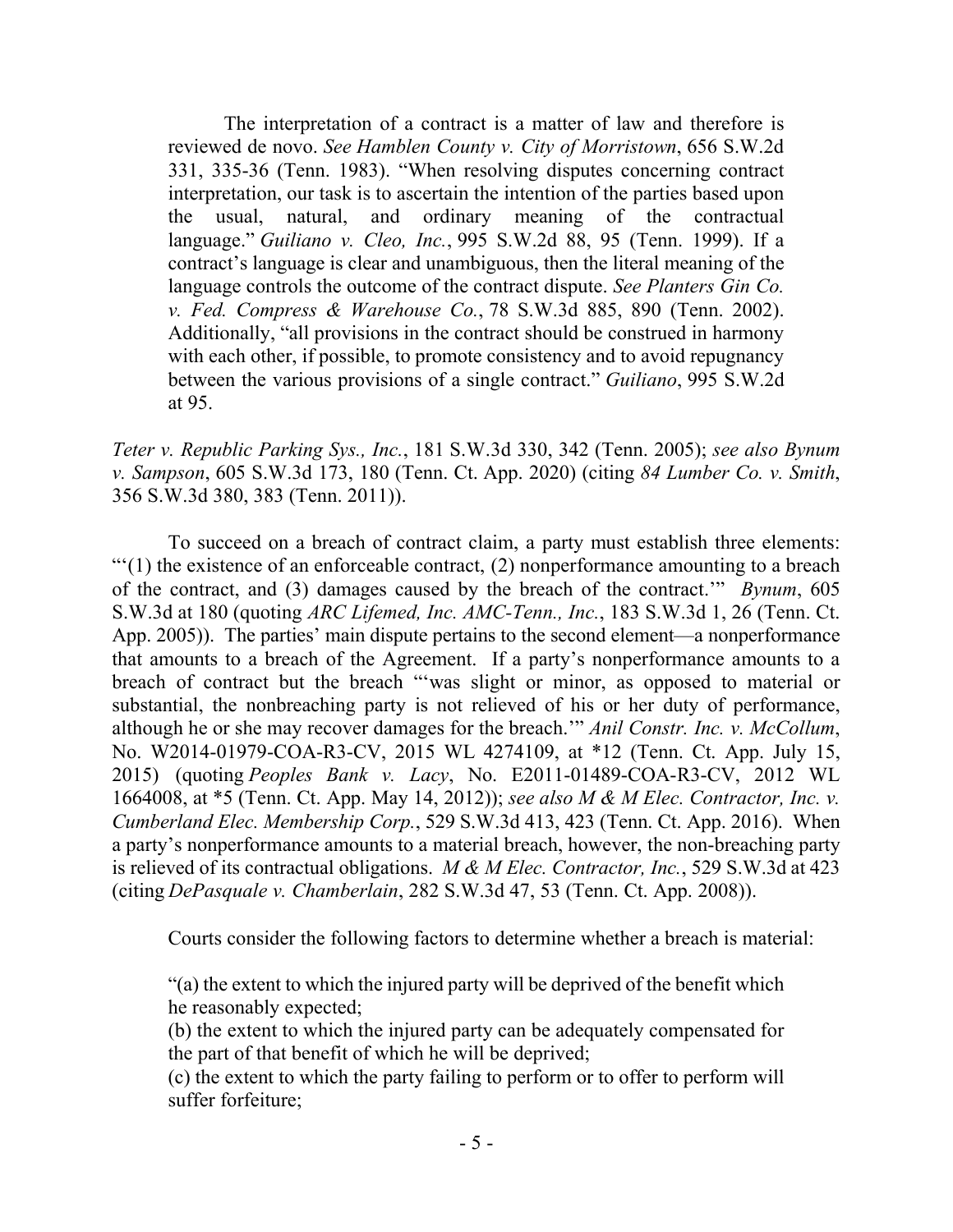(d) the likelihood that the party failing to perform or to offer to perform will cure his failure, taking account of all the circumstances including any reasonable assurances;

(e) the extent to which the behavior of the party failing to perform or to offer to perform comports with standards of good faith and fair dealing."

*Forrest Constr. Co, LLC v. Laughlin*, 337 S.W.3d 211, 225-26 (Tenn. Ct. App. 2009) (quoting RESTATEMENT (SECOND) OF CONTRACTS § 241 (1981)); *see also M & M Elec. Contractor, Inc.*, 529 S.W.3d at 423. In situations where both parties to a contract commit a material breach, the party that committed the first material breach is "'not entitled to damages stemming from the other party's later material breach of the same contract.'" *Forrest Constr. Co, LLC*, 337 S.W.3d at 226 (quoting *United Brake Sys., Inc. v. Am. Envtl. Prot.*, 963 S.W.2d 749, 756 (Tenn. Ct. App.1997)); *see also McClain v. Kimbrough Constr. Co., Inc.*, 806 S.W.2d 194,199 (Tenn. Ct. App. 1990).

In the present case, it is undisputed that both parties, at different points in time, stopped performing their contractual obligations. Therefore, resolution of this issue turns on whose nonperformance constituted the first material breach of the Agreement. After applying the material breach factors, the trial court concluded that FARM committed the first material breach when it failed to "transfer and deliver" its recipes to Eat Well and when Ms. Prosser violated the Agreement's non-compete and non-solicitation provisions by providing free meals for Dilvia's over a two-week period. FARM contends that the trial court erred in reaching this conclusion because evidence in the record showed that Eat Well made the first material breach when it made the first monthly installment payment seven days late. We first consider whether Eat Well's failure to timely pay the first installment payment constituted a material breach that relieved FARM of its obligation to perform.

### A. Late payment.

According to FARM, Eat Well materially breached the Agreement because it submitted the first installment payment seven days late. We disagree. A payment made seven days after the due date is admittedly late, but it is a very short delay. Generally, a non-material breach occurs in circumstances where there has been "a very short delay in payment" or a "failure to make installment payments [that] does not interfere with the unpaid party's ability to perform, such as where the second party is still able to obtain the requisite labor and materials to do the work on time." Steven W. Feldman, *Performance, Breach, and Discharge*, 22 TENN. PRAC. CONTRACT LAW & PRACTICE § 11:27 (2021). The record contains no evidence showing that Eat Well's short delay in payment interfered with FARM's ability to perform. Indeed, FARM points to no evidence in the record showing that the short delay in payment affected FARM at all. In light of the foregoing, Eat Well's seven-day delay in making the first installment payment was not a material breach of the Agreement and FARM was therefore not relieved of its obligation to perform. We affirm the trial court's holding in this regard.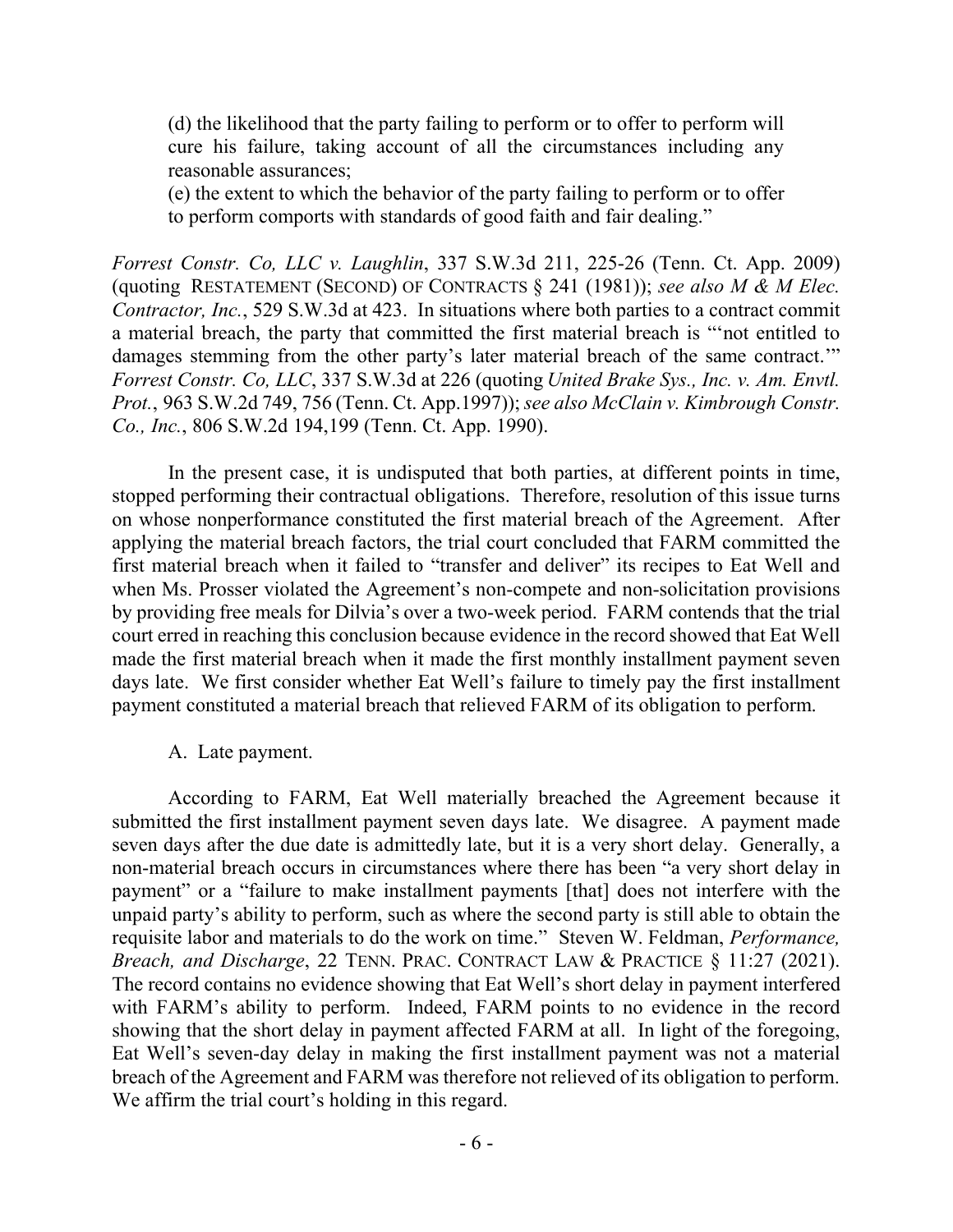- B. Failure to provide recipes.
	- 1. Not reduced to writing.

We next consider whether FARM committed the first material breach when it failed to deliver its recipes to Eat Well. The Agreement provides that "Seller agrees to sell, assign, *transfer and deliver* to Purchaser . . . all of Seller's right, title and interest to all of the assets . . . as set forth below." (Emphasis added). Schedule 1.1(d) expressly states that "[r]ecipes for meals and snacks" is included in the assets Eat Well acquired under the Agreement's licenses and authorizations provision. Thus, the plain and unambiguous language of the Agreement required FARM to "transfer and deliver" all of its "recipes for meals and snacks" to Eat Well.

FARM does not dispute that it was required to "transfer and deliver" its recipes to Eat Well. FARM's contention centers on the trial court's interpretation of the language quoted above as requiring FARM to deliver *written* copies of its recipes to Eat Well. According to FARM, the Agreement did not contain any such requirement. FARM maintains that it transferred and delivered its recipes to Eat Well when Ms. Prosser "discuss[ed]" recipes and menu items with Eat Well's head chef. We respectfully disagree.

The Agreement does not define the term "recipe," but its plain meaning is "a list of ingredients and a set of instructions that tell you how to cook something." *Recipe*, COLLINS https://www.collinsdictionary.com/us/dictionary/english/recipe (last accessed Feb. 18, 2022). A "list" is "a record of short pieces of information, usually written or printed." *List*, CAMBRIDGE https://dictionary.cambridge.org/us/dictionary/english/list (last accessed Feb. 18, 2022). Thus, we are constrained to believe that the parties intended for FARM to write out its recipes and then provide them to Eat Well. Ms. Prosser "discussing" FARM's recipes with Eat Well's head chef does not satisfy this requirement. Consequently, FARM breached the Agreement by failing to "transfer and deliver" its recipes to Eat Well.

Applying the material breach factors to these facts, we conclude that this breach was material. FARM's failure to "transfer and deliver" its recipes deprived Eat Well of the benefit it reasonably expected under the Agreement because, without FARM's recipes, Eat Well could not provide the same product as FARM; in fact, two of FARM's former customers testified that the meals did not taste as good after Eat Well purchased FARM. Lastly, by FARM's own admission, it never cured this breach.

2. Not asserted prior to closing.

FARM next contends that, although written recipes were not provided to Eat Well, that failure could not constitute a material breach because the Agreement required Eat Well "to ascertain the recipes prior to closing." Essentially, FARM's argument is that the Agreement placed the burden on Eat Well to insist on written copies of the recipes prior to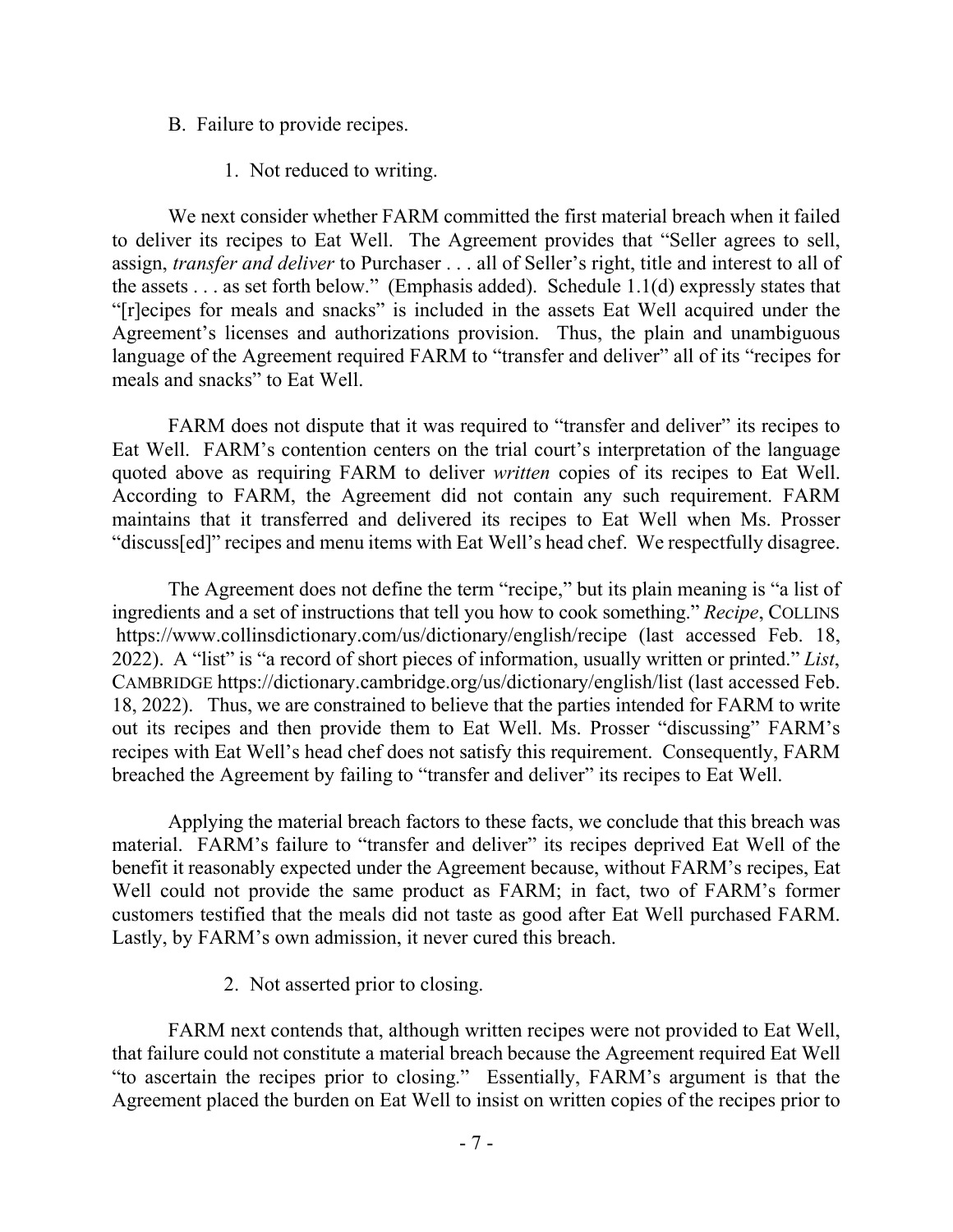closing, and Eat Well's failure to do so amounted to a waiver of Eat Well's right to assert that FARM breached by failing to deliver the recipes. To support its argument, FARM relies on the Agreement's inspection of assets and business location provision that states, in relevant part, as follows:

Between the Effective Date and the Closing Date, Purchaser and Purchaser's agents and designees shall have the right, upon reasonable prior notice and agreement with Seller, to enter the Business Location for the purposes of making any investigations and inspections of the Assets . . . as Purchaser may reasonably require to assess the condition of the Assets . . . . If Purchaser determines that the Assets . . . are not acceptable to Purchaser, Purchaser may immediately terminate this Agreement.

The phrase "shall have the right" to inspect FARM's assets provided Eat Well with a right to inspect FARM's assets prior to the closing date and to terminate the Agreement if the assets were unacceptable. Although inspecting all of FARM's assets to determine if there were written recipes prior to closing certainly would have been the prudent thing to do, nothing in this provision, or elsewhere in the Agreement, states that Eat Well was required to do so. Therefore, the Agreement permitted Eat Well to sign the contract and then seek the recipes after the closing date.

We note that "[a] party 'waive<sup>[s]</sup> its right to assert first material breach as a bar to recovery if it accepts the benefits of the contract with knowledge of the breach.'" *White v. Empire Express, Inc.*, 395 S.W.3d 696, 715-16 (Tenn. Ct. App. 2012) (quoting *Madden Phillips Const., Inc. v. GGAT Dev. Corp.*, 315 S.W.3d 800, 813 (Tenn. Ct. App. 2009)). But:

"mere efforts on the part of an innocent party to persuade the promisor, who repudiates his agreement, to reject that repudiation and proceed honorably in the performance of his agreement have been held not to involve a waiver of the innocent party's right to avail himself of the breach after efforts finally prove unsuccessful."

*Madden Phillips Const., Inc.*, 315 S.W.3d at 813 (quoting *W.F. Holt Co. v. A & E Elec. Co.*, 665 S.W.2d 722, 733-34 (Tenn. Ct. App. 1983) (emphasis omitted). Throughout June 2017, Eat Well continued asking FARM to provide its recipes, and FARM's continued failure to do so served as a basis for the "Notice of Breach" sent on August 2, 2017. These unsuccessful efforts by Eat Well to persuade FARM not to repudiate the Agreement did not constitute a waiver of Eat Well's right to assert that FARM committed the first material breach by failing to deliver its recipes.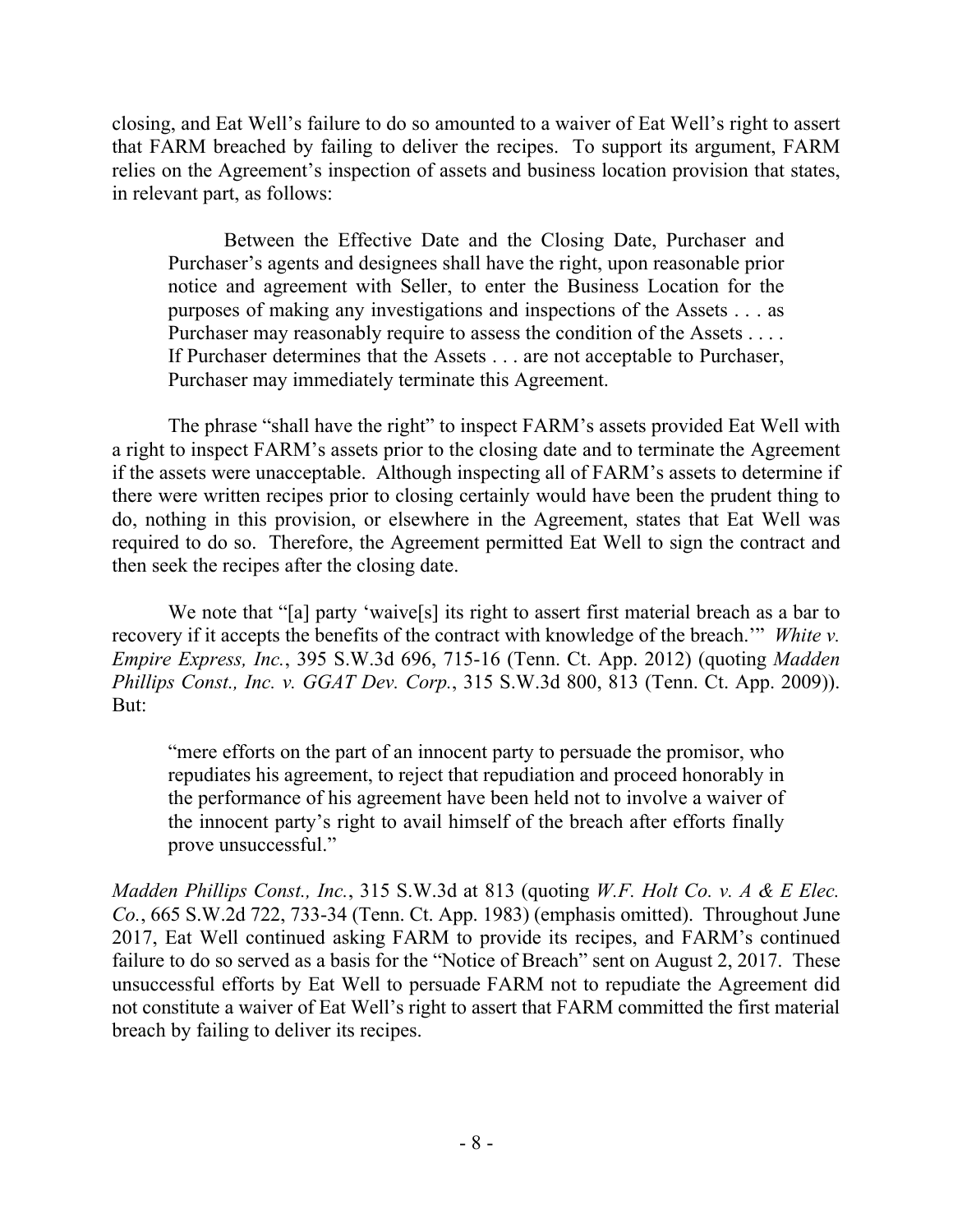- C. Non-compete and non-solicitation covenants.
	- 1. Enforceability.

The trial court concluded that FARM also committed a material breach by violating the Agreement's non-compete and non-solicitation provisions when Ms. Prosser provided meals for Dilvia's. Agreements that restrain trade, such as covenants not to compete and not to solicit, are generally disfavored in Tennessee. *Murfreesboro Med. Clinic, P.A. v. Udom*, 166 S.W.3d 674, 678 (Tenn. 2005). Nevertheless, such covenants that are "'incidental to the sale and transfer of a trade or business, and which purport[] to bind the seller not to engage in the same business in competition with the purchaser, [are] lawful and enforceable,'" if they "are reasonable and go no further than affording a fair protection to the buyer." *Greene Cnty. Tire & Supply, Inc. v. Spurlin*, 338 S.W.2d 597, 599-600 (Tenn. 1960) (quoting *Scott v. McReynolds*, 255 S.W.2d 401, 403 (Tenn. Ct. App. 1952)). "[T]he reasonableness of the restraint necessary to secure the buyer fair protection in receiving the benefits for which he made the purchase 'is to be determined by reference to the nature of the business, the manner in which it has been conducted and its territorial extent.'" *Id.* at 600 (quoting 36 AM.JUR., § 65); *see also Money & Tax Help, Inc. v. Moody*, 180 S.W.3d 561, 565 (Tenn. Ct. App. 2005) ("The inquiry as to reasonableness under the circumstances is a fact-specific one, and there is no inflexible formula for determining reasonableness; "'each case must stand or fall on its own facts.'" ) (quoting *Allright Auto Parks, Inc. v. Berry*, 409 S.W.2d 361, 363 (Tenn. 1966).

The restrictive covenants in this case prevent FARM from engaging in the same business in competition with Eat Well. Although the Agreement expressly limits the noncompete provision to a duration of two years, it does not specify a territorial limitation, nor does it specify a time limit for the non-solicitation provision. On appeal and at trial, FARM argues that the failure to specify territorial and time limits rendered the covenants unenforceable because they are ambiguous. The trial court rejected this argument and concluded that, based on the facts of the case, it could impose the following limitations:

From the facts, and the plain terms contained in the Agreement, this Court concludes as a matter of law these covenants were created for the purpose of protecting Eat Well's new assets, by restricting Mary Prosser's competitive behavior in the same geographical region as Eat Well, and to the same customer base that once belonged to FARM. Therefore, the Non-Compete and No-Solicitation Covenants are both reasonable, and enforceable, limited to the geographic area in which Eat Well operates, and for the duration of Eat Well's operations.

FARM is correct that the failure to explicitly state time and territorial limits creates some ambiguity, but "[i]t is the duty of the courts to construe written contracts, if their meaning be in doubt, so as to give them effect rather than destroy them" because it is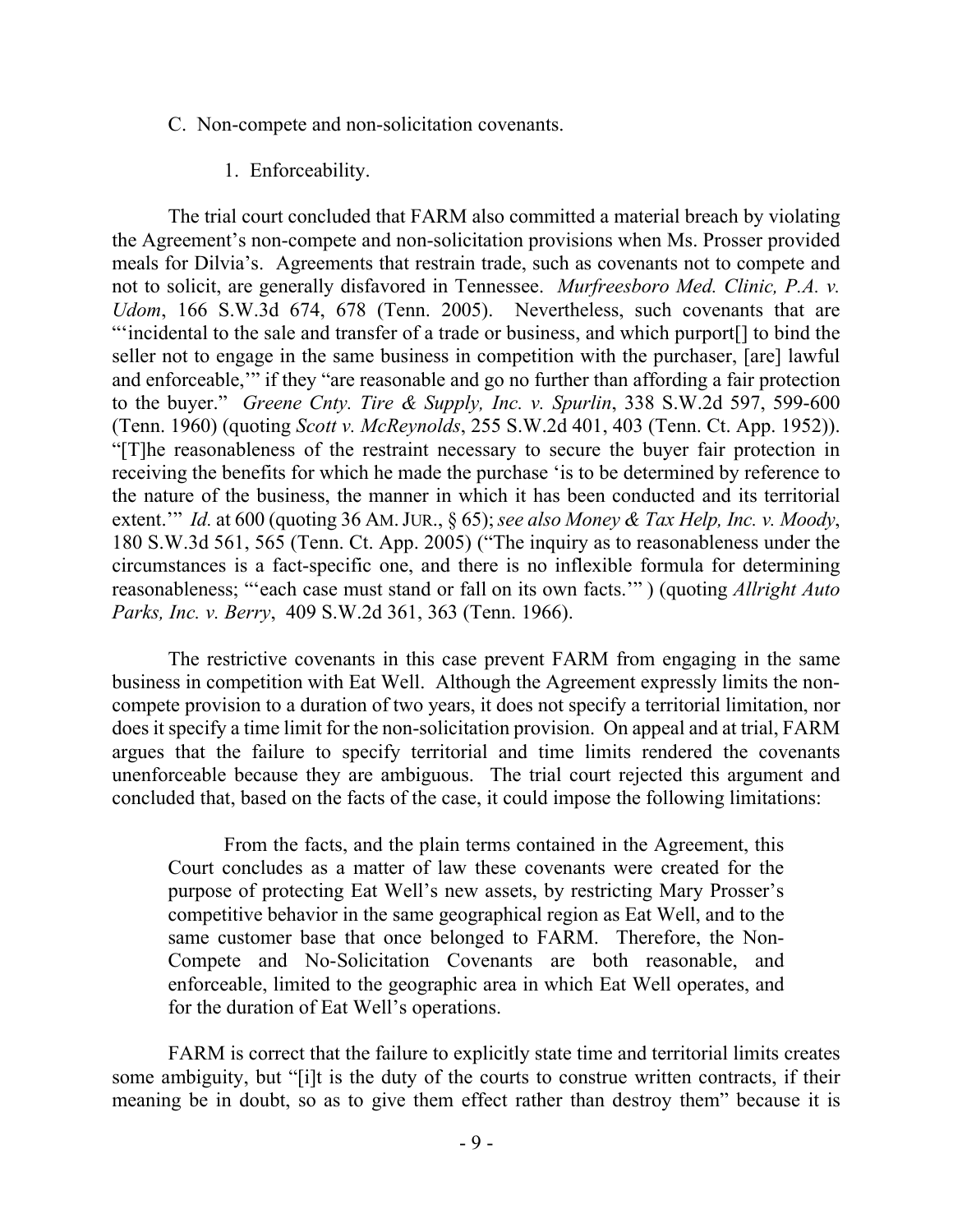"presumed that one intended to execute a valid rather than an invalid contract." *Scott*, 255 S.W.2d at 405. Thus, this ambiguity does not necessarily render the covenants unenforceable.

This Court considered a similar issue in *Butts v. Birdwell*, 503 S.W.2d 930 (Tenn. Ct. App. 1973) *abrogated on other grounds by Kesterson v. Varner*, 172 S.W.3d 556 (Tenn. Ct. App. 2005)). That case involved a sale agreement with an oral agreement not to compete that provided no time limitation and merely stated that the territory was limited to the "route and with customers with whom [the seller] had been doing business." *Butts*, 503 S.W.2d at 933. The trial court concluded that the oral agreement was unenforceable. *Id.* at 935. We reversed, finding that the evidence pertaining to the oral agreement was sufficient to infer "that both [the buyer] and [and seller] were talking about and dealing with the route in three Counties where [the seller] had established outlets for his products." *Id.* at 937. We considered this to be "a reasonable [territorial] limitation as respects a covenant not to compete." *Id.* In regard to the lack of a time limitation, we stated,

[W]e are constrained to believe that a reasonable interpretation of the agreement . . . was that so long as [the buyer] continued to operate on the route which had been established by [the seller] . . . and as long as he served the accounts he had taken over from [the seller] through the agreement of sale, [the seller] was obligated not to interfere with that established route and those customers while [the buyer] continued to serve them.

### *Id.*

The most recent case to apply the decision in *Butts* is *Carrigan v. Arthur J. Gallagher Risk Mgmt. Servs., Inc.*, 870 F. Supp. 2d 542 (M.D. Tenn. 2012). That case involved a sale agreement which contained a time limitation of three years but was limitless in geographical scope. *Carrigan*, 870 F. Supp.2d at 546-47. Relying on *Butts*, the federal court stated that courts may impose reasonable limitations on restrictive covenants when parties fails to make them explicit. *Id.* at 550. The federal court then imposed a reasonable territorial limit on the covenant not to compete that covered only eight states—the states where the buyer was licensed to do business, states where the accounts he purchased were based, and the other states in which he had already marketed. *Id.* at 552.

Based on these principles, we conclude that the trial court did not err in determining that the covenants were enforceable and in imposing limitations on them based on the Agreement and the facts of the case. We agree with the trial court that a reasonable interpretation of the Agreement shows that these covenants "were created for the purpose of protecting Eat Well's new assets by limiting Mary Prosser's competitive behavior in the same geographical region as Eat Well" and to the same customer base that once belonged to FARM. Thus, limiting the two-year non-compete provision to the geographic area in which Eat Well operates was reasonable because, in addition to selling its business, FARM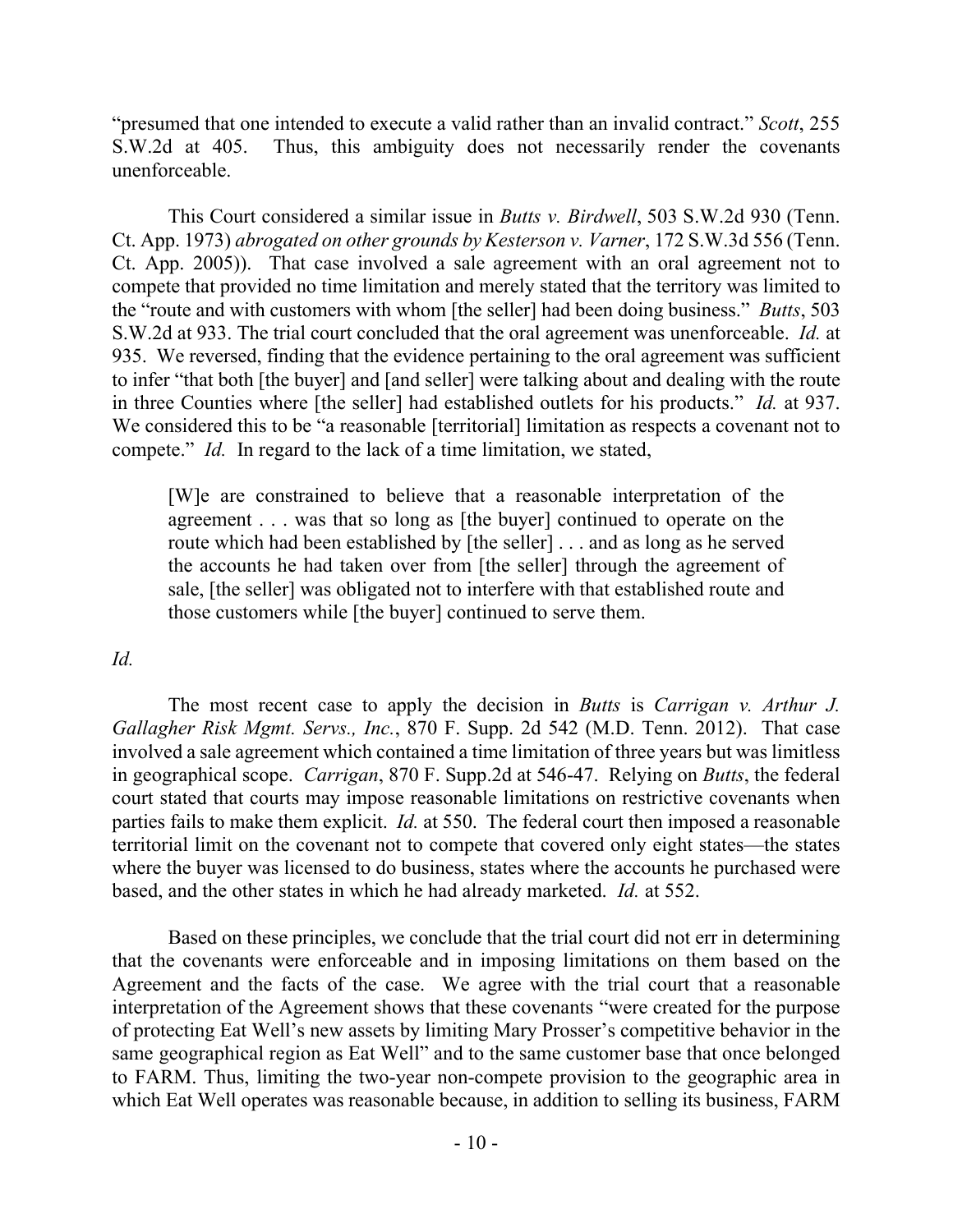sold its customer list to Eat Well; those former customers would most likely be loyal to FARM and Ms. Prosser and would buy from Ms. Prosser if given the opportunity. This limitation allows Eat Well two years to win over those customers. Then, after two years, Ms. Prosser may engage in a meal-preparation business that competes with Eat Well.

Limiting the non-solicitation provision's geographic area to that in which Eat Well operates is also reasonable due to the need to allow Eat Well time to persuade FARM's former customers to buy from Eat Well. We believe, however, that, under the circumstances of this case, limiting the non-solicitation provision to the duration of Eat Well's operations was too broad to be reasonable.<sup>3</sup> A reasonable interpretation of the Agreement that protects Eat Well's benefits under the Agreement is one that more closely resembles the one imposed by the *Butts* court—limiting the duration to as long as the buyer continued to serve the route and customers "he had taken over from the [the seller] through the agreement." *Butts*, at 503 S.W.3d at 937. Allowing Ms. Prosser to engage in a business competing against Eat Well after two years but prohibiting her from soliciting FARM's former customers for as long as Eat Well serves them protects the benefits Eat Well acquired under the Agreement. Therefore, we modify the duration of the non-solicitation provision to as long as Eat Well serves the customer base it took over from FARM through the Agreement.

## 2. Violations.

 $\overline{a}$ 

FARM next contends that the trial court erred in concluding that it violated the Agreement's non-compete provision when Ms. Prosser provided meals to Dilvia's. Prior to May 26, 2017, FARM delivered an average of 100-150 meals per week to Dilvia's, for a weekly revenue of approximately \$900. Eat Well met with Gara Abdullah, the owner of Dilvia's, after purchasing FARM and agreed to continue selling meals to the café in the same manner as FARM. It is undisputed that on July 10, 2017, Ms. Prosser approached Mr. Abdullah and offered to provide Dilvia's with free meals. Mr. Abdullah agreed, and Ms. Prosser then, over a two-week period, provided approximately thirty meals to Dilvia's to sell to its customers. During that two-week period, Eat Well sold no meals to Dilvia's.

FARM contends that Ms. Prosser's actions did not violate the non-compete provision because they fell within the exception carved out in the Agreement permitting

<sup>&</sup>lt;sup>3</sup> FARM also contends that the non-solicitation provision is overly broad because it states that Ms. Prosser may not "[i]nterfere with, disrupt or attempt to disrupt, any past, present, *or reasonably foreseeable future relationship with anyone Purchaser may do business with*." (Emphasis added). She is correct that, in the employer-employee context, this Court has found that covenants restricting contact with future clients would be too broad and vague to be enforceable. *Thompson, Breeding, Dunn, Creswell & Sparks v. Bowlin*, 765 S.W.2d 743, 745 (Tenn. Ct. App. 1987). Although not expressly stated, it is clear from the trial court's order that it took this into consideration and limited the non-solicitation provision "to the same customer base that once belonged to FARM." In other words, the provision was limited in scope to those customers of FARM's prior to the sale of the business. This argument is without merit.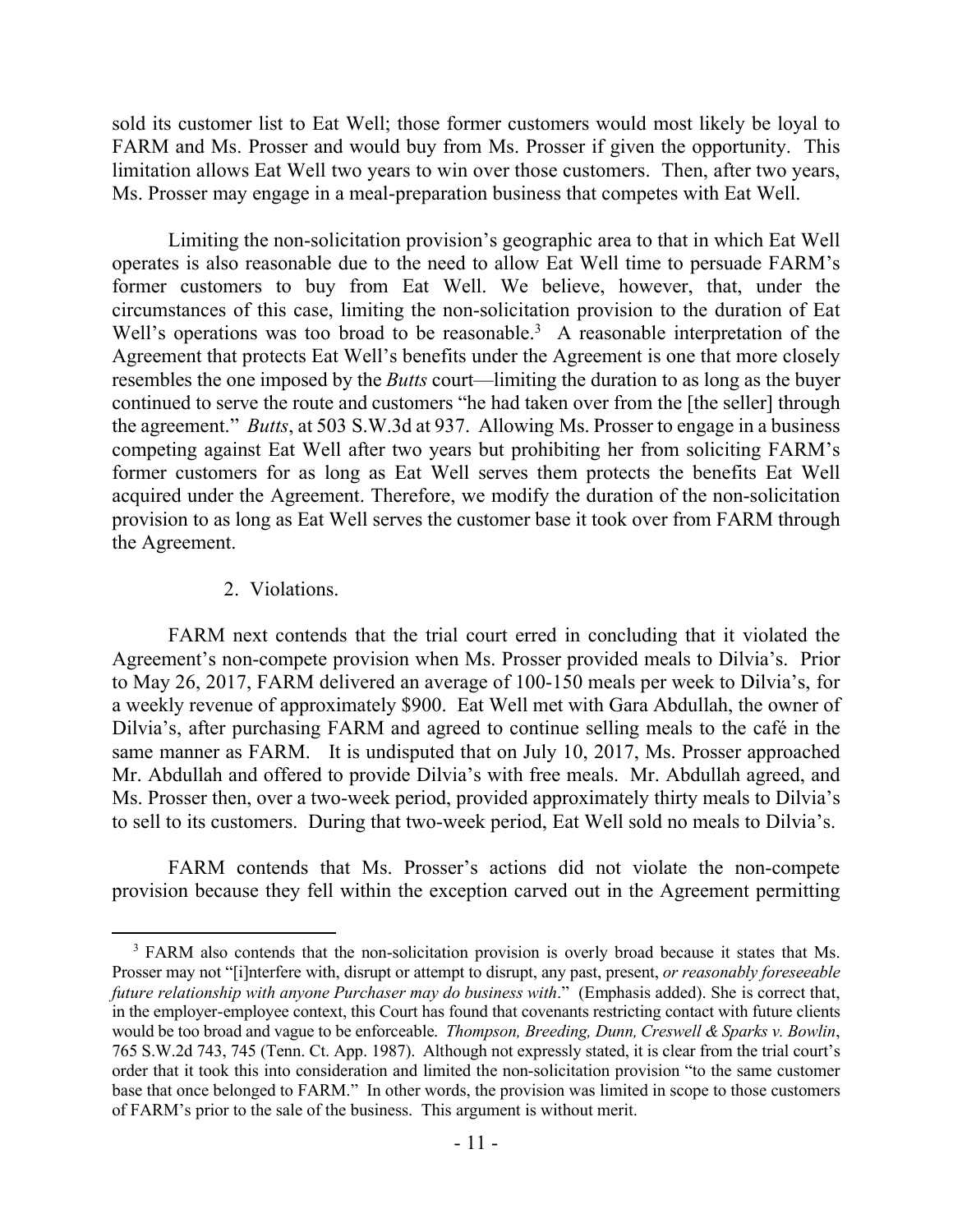Ms. Prosser to provide "[p]ersonal catering services to an active customer list of 20 customers or less." We disagree. The Agreement does not define the phrase "personal catering services." When reading the entire Agreement, however, it is clear that the parties intended for Ms. Prosser to be able to prepare meals for a limited number of customers, either in the customer's kitchen or out of a commercial kitchen, for the customer's own consumption. Thus, as the trial court stated, "Providing packaged meals to a commercial venture for resale . . . is not 'personal catering services.'" Ms. Prosser's actions, therefore, were not covered by the exceptions in the Agreement and constituted a violation of the non-compete provision.

The undisputed facts also show that Ms. Prosser's actions violated the nonsolicitation provision. Unlike the non-compete provision, this provision contains no exceptions. It expressly prohibits Ms. Prosser from interfering with or disrupting Eat Well's business with FARM's former customers. Dilvia's was a significant former customer of FARM. Eat Well met with Mr. Abdullah after purchasing FARM and reached an agreement for Eat Well to continue providing meals to the café just like FARM had done. When Ms. Prosser provided meals to Dilvia's over the two-week period, Dilvia's purchased no meals from Eat Well. Her actions, therefore, clearly interfered with and disrupted Eat Well's business with one of its customers.

Applying the material breach factors, we conclude: (1) Eat Well expected that it would acquire FARM's assets and that it would have a fair opportunity to retain Dilvia's as a customer, but Ms. Prosser's actions deprived Eat Well of that benefit; (2) Ms. Prosser knew, or should have known, that she was not to interfere with Eat Well's business with FARM's former customers. Thus, we agree with the trial court's determination that Ms. Prosser's violations of the non-compete and non-solicitation provisions constituted a material breach.

FARM's material breaches occurred before Eat Well ceased making installment payments. Therefore, FARM committed the first material breach of the Agreement and relieved Eat Well from its obligation to perform. We conclude that the trial court did not err in granting summary judgment to Eat Well.

## III. Attorney fees.

Eat Well seeks an award of its attorney fees incurred on appeal. Litigants are generally required to pay their own attorney fees unless a statute or contract provision provides otherwise. *Cracker Barrel Old Country Store, Inc. v. Epperson*, 284 S.W.3d 303, 308 (Tenn. 2009). If a valid contract provides that a prevailing party be awarded its reasonable attorney fees, we have no discretion to deny a request for such fees. *Eberbach v. Eberbach*, 535 S.W.3d 467, 478 (Tenn. 2017).